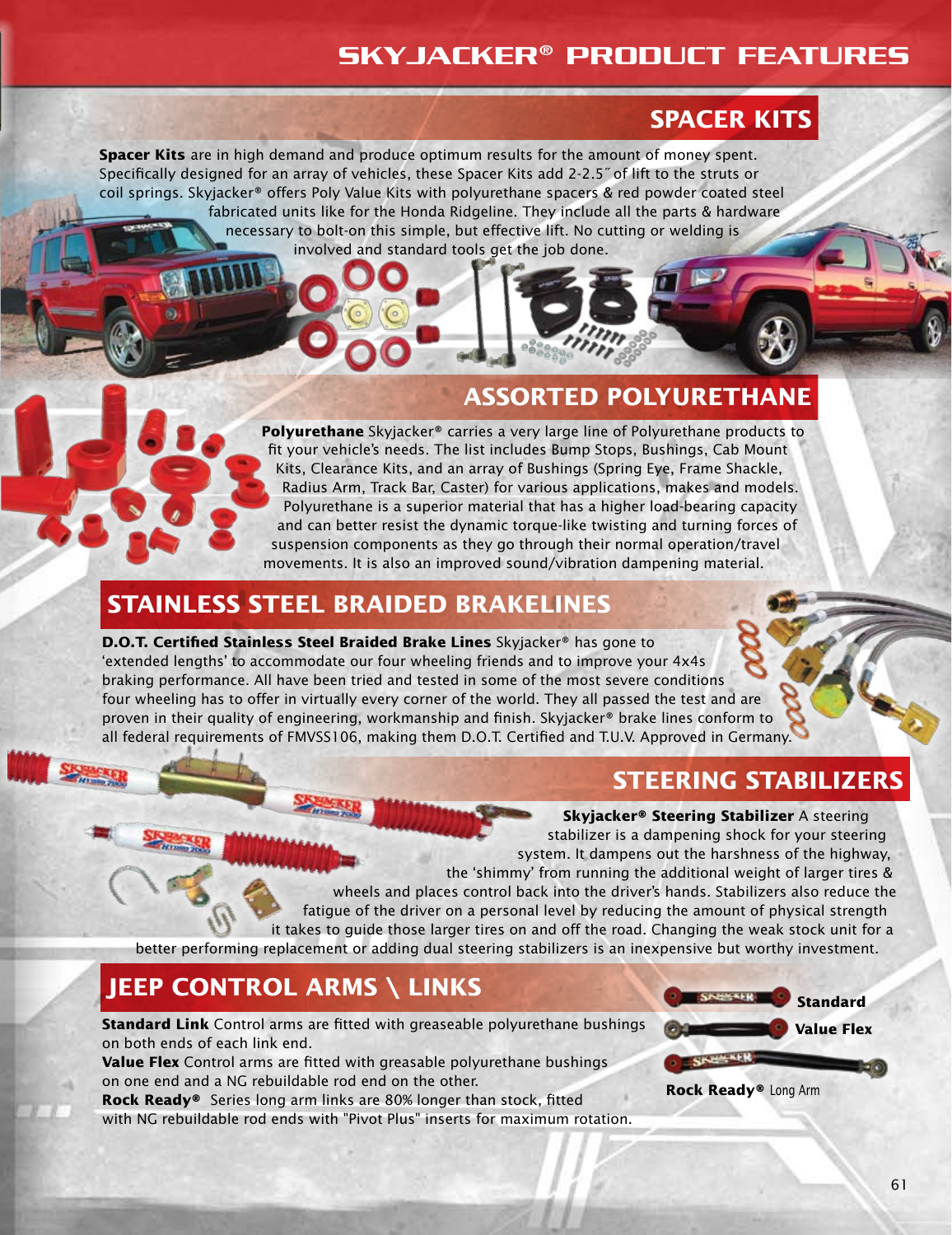| <b>CHEVROLET / GMC - Accessories</b>                                                     |              |                                |                |
|------------------------------------------------------------------------------------------|--------------|--------------------------------|----------------|
| <b>ALIGNMENT SHIMS</b>                                                                   |              |                                |                |
| Description                                                                              |              | DEGREE                         | Part#          |
| 88-98 1/2, 3/4 Ton Pickups 4WD<br><b>Eccentric Cam Bolt Kit</b>                          |              | $0 - 2$                        | 1088H          |
|                                                                                          |              |                                |                |
| 92-98 Blazer, Tahoe, Jimmy, Yukon, Suburban 4WD                                          |              |                                |                |
| <b>Eccentric Cam Bolt Kit</b>                                                            |              | $0 - 2$                        | 1088H          |
| DRAG LINK & TIE ROD ASSEMBLIES                                                           |              |                                |                |
| Description<br>67-87 1/2, 3/4 Ton Pickup 4WD (4" Offset)                                 | <b>LIFT</b>  | Part#                          | <b>NOTES</b>   |
| Offset & Adjustable Drag Link                                                            |              |                                |                |
|                                                                                          | $4 - 6"$     | GMDL4                          |                |
|                                                                                          |              |                                |                |
| 67-91 1 Ton Pickup 4WD<br>Offset & Adjustable Drag Link                                  |              |                                |                |
|                                                                                          | $4 - 6"$     | GMDL4                          |                |
|                                                                                          |              |                                |                |
| 67-91 Blazer, Jimmy, Suburban 4WD<br>Offset & Adjustable Drag Link                       |              |                                |                |
|                                                                                          | $4 - 6"$     | GMDL4                          |                |
| Replacement End for GMDL4                                                                |              |                                |                |
|                                                                                          |              | $GMDL4-1$                      |                |
| <b>DRIVE TRAIN</b>                                                                       |              |                                |                |
| Description                                                                              | <b>LIFT</b>  | Part#                          | <b>NOTES</b>   |
| 02-08 Hummer H2                                                                          |              |                                |                |
| CV Head Driveshaft Assembly                                                              |              |                                |                |
|                                                                                          |              | H <sub>2</sub> CV <sub>1</sub> |                |
| <b>FRAME SHACKLE BUSHING KITS</b>                                                        |              |                                |                |
| Description                                                                              | <b>FRONT</b> | <b>REAR</b>                    | <b>NOTES</b>   |
| <b>Original Equipment</b><br>69-87 1/2, 3/4 & 1 Ton                                      |              |                                |                |
| Pickups 4WD with 52" Rear                                                                |              | <b>SE13C</b>                   |                |
| <b>Springs</b>                                                                           |              |                                |                |
| 71-87 1/2, 3/4 & 1 Ton                                                                   |              |                                |                |
| <b>Pickups 4WD</b>                                                                       | <b>SE12C</b> |                                |                |
| 67-87 Blazer, Jimmy,                                                                     | <b>SE12C</b> | <b>SE13C</b>                   | Z <sub>1</sub> |
| Suburban 4WD                                                                             |              |                                |                |
| 69-91 Blazer, Jimmy,<br>Suburban 4WD with 52"                                            | <b>SE12C</b> |                                |                |
| <b>Rear Springs</b>                                                                      |              | <b>SE13C</b>                   | Z1             |
| KIT NOTES: Z1. Front Upper Shackle Mounts Will NOT Fit 67-70 Models.                     |              |                                |                |
| POLY BUMP STOPS - Pair                                                                   |              |                                |                |
| LIFT                                                                                     | FRONT        | REAR                           | <b>NOTES</b>   |
| 67-87 1/2, 3/4 & 1 Ton Pickups 4WD                                                       |              |                                |                |
| 4.5"                                                                                     | <b>BP45</b>  | <b>BP45</b>                    |                |
| 67-87 Blazer, Jimmy, Suburban 4WD                                                        |              |                                |                |
| 4.5"                                                                                     | <b>BP45</b>  | BP45                           |                |
| <b>SHOCK RELOCATION BRACKETS</b>                                                         |              |                                |                |
| Description                                                                              |              | <b>LIFT</b>                    | Part#          |
| 99-06 1500 GM Models with Autoride                                                       |              |                                |                |
| Front and Rear Brackets (Rear Coil Vehides)                                              |              | 3"                             | C93AR          |
| SKID PLATES, OIL PANS & SHIFTER BRACKET                                                  |              |                                |                |
| Description                                                                              | LIFT         | Part#                          | <b>NOTES</b>   |
| 04-11 GM Colorado/Canyon 4WD/2WD                                                         |              |                                |                |
| <b>Front Skid Plate</b><br>KIT NOTE: K31. Only works with Skyjacker® 4" Suspension Lift. | 4"           | SPCC4042                       | K31            |
|                                                                                          |              |                                |                |
| 2011 GM 2500HD 4WD DEF/Urea Tank Skid Plate                                              |              |                                |                |
| DEF/Urea Tank Skid Plate                                                                 |              | DEFG114SP                      |                |

| <b>SPRING EYE BUSHING KITS</b>                                        |                    |                    |              |
|-----------------------------------------------------------------------|--------------------|--------------------|--------------|
| Description                                                           | <b>FRONT</b>       | <b>REAR</b>        | <b>NOTES</b> |
| <b>Original Equipment</b>                                             |                    |                    |              |
| 69-87 1/2, 3/4 & 1 Ton                                                |                    |                    |              |
| Pickups 4WD with 52" Rear                                             |                    | SE <sub>15</sub> C |              |
| <b>Springs</b>                                                        |                    |                    |              |
| 88-91 Blazer, Jimmy,                                                  |                    |                    |              |
| Suburban 4WD                                                          | SE <sub>18</sub> C |                    |              |
| 69-91 Blazer, Jimmy,                                                  |                    |                    |              |
| Suburban 4WD with 52"                                                 |                    | <b>SE15C</b>       |              |
| <b>Rear Springs</b>                                                   |                    |                    |              |
| Skyjacker <sup>®</sup> Softride <sup>®</sup>                          |                    |                    |              |
| 67-87 1/2, 3/4 & 1 Ton                                                |                    |                    |              |
| <b>Pickups 4WD</b>                                                    | <b>SE11C</b>       |                    |              |
| 69-87 1/2, 3/4 & 1 Ton                                                |                    |                    |              |
| Pickups 4WD with 52" Rear                                             |                    | <b>SE15C</b>       |              |
| <b>Springs</b>                                                        |                    |                    |              |
| 88-91 Blazer, Jimmy,                                                  |                    |                    |              |
| <b>Suburban 4WD</b>                                                   | <b>SE17C</b>       |                    |              |
| 67-87 Blazer, Jimmy,                                                  |                    |                    |              |
| Suburban 4WD                                                          | <b>SE11C</b>       |                    |              |
| 69-91 Blazer, Jimmy,                                                  |                    |                    |              |
| Suburban 4WD with 52"                                                 |                    | SE <sub>15</sub> C |              |
| <b>Rear Springs</b>                                                   |                    |                    |              |
|                                                                       |                    |                    |              |
| <b>SWAY BAR BUSHING KITS</b>                                          |                    |                    |              |
| Description                                                           |                    | <b>FRONT</b>       | <b>REAR</b>  |
| 80-87 1/2, 3/4 & 1 Ton Pickups 4WD                                    |                    | <b>CSB148</b>      |              |
| 80-91 Blazer, Jimmy, Suburban 4WD                                     |                    | <b>CSB148</b>      |              |
| <b>SWAY BAR EXTENDED END LINKS</b>                                    |                    |                    |              |
| <b>End Links Include Polyurethane Bushings</b>                        |                    |                    |              |
|                                                                       |                    | <b>LOCATION</b>    |              |
| Description                                                           | <b>LIFT</b>        | <b>FRONT</b>       | <b>REAR</b>  |
|                                                                       |                    |                    |              |
|                                                                       |                    |                    |              |
| 07-10 GM 1500 4WD                                                     |                    |                    |              |
|                                                                       | $3 - 6"$           | C766SBL            |              |
| 01-10 GM 2500HD 4WD                                                   |                    |                    |              |
|                                                                       | 3"                 | C766SBL            |              |
| 01-10 GM 2500HD 4WD                                                   |                    |                    |              |
|                                                                       | 6"                 | C966SBL            |              |
|                                                                       |                    |                    |              |
| 99-06 & 07 Classic GM 1500 4WD                                        |                    |                    |              |
|                                                                       | 6"                 | C966SBL            |              |
| 02-06 Avalanche / Tahoe GM 1500 4WD                                   |                    |                    |              |
|                                                                       | 6"                 | C966SBL            |              |
| 02-08 Hummer H2 4WD                                                   |                    |                    |              |
|                                                                       | $\overline{6"}$    | C966SBL            |              |
|                                                                       |                    |                    |              |
| <b>SWAY BAR LOWERING KITS</b>                                         |                    |                    |              |
| ALL 1/2, 3/4 & 1 Ton Pickup, Blazer, Jimmy,                           |                    |                    |              |
| Suburban 4WD with Front Leaf Springs                                  |                    |                    |              |
|                                                                       |                    | 4"                 | <b>SBL20</b> |
|                                                                       |                    | $6 - 8"$           | SBL40        |
| <b>TRANSFER CASE LOWERING KITS</b>                                    |                    |                    |              |
| Description                                                           |                    | LIFT               | Part#        |
| 73-91 Pickup, Blazer, Jimmy, Yukon, Tahoe & Suburban                  |                    |                    |              |
| 4WD - Full-Size with Leaf Spring Front                                |                    |                    |              |
|                                                                       |                    | $4 - 8"$           | TCL15        |
|                                                                       |                    |                    |              |
| <b>DODGE - Accessories</b>                                            |                    |                    |              |
| DRAG LINK & TIE ROD ASSEMBLIES                                        |                    |                    |              |
| Description<br>72-93 1/2, 3/4 & 1 Ton Pickup, Ramcharger, Trailduster | <b>LIFT</b>        | Part#              | <b>NOTES</b> |

**4WD - Full-Size**

Adjustable Drag Link | 2-8" DL10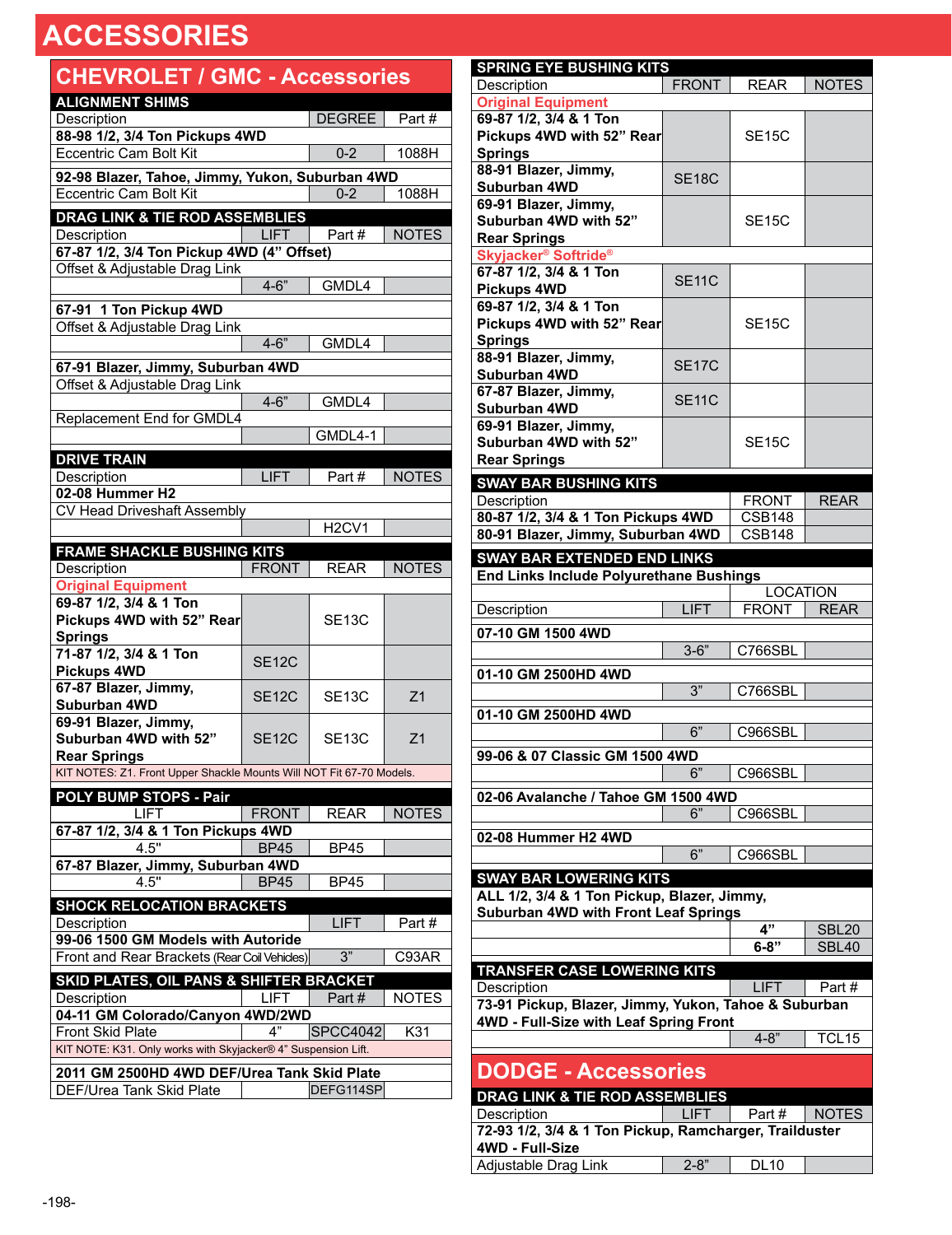| <b>FRAME SHACKLE BUSHING KITS</b>                                                                                                                                                                             |                    |                    |                       |  |  |  |  |
|---------------------------------------------------------------------------------------------------------------------------------------------------------------------------------------------------------------|--------------------|--------------------|-----------------------|--|--|--|--|
| Description                                                                                                                                                                                                   | <b>FRONT</b>       | <b>REAR</b>        | <b>NOTES</b>          |  |  |  |  |
| <b>Original Equipment</b>                                                                                                                                                                                     |                    |                    |                       |  |  |  |  |
| 61-93 1/2, 3/4 & 1 Ton                                                                                                                                                                                        |                    |                    |                       |  |  |  |  |
| Pickup, Ramcharger,                                                                                                                                                                                           | <b>SE14D</b>       |                    |                       |  |  |  |  |
| <b>Trailduster 4WD</b>                                                                                                                                                                                        |                    |                    |                       |  |  |  |  |
| <b>POLY BUMP STOPS - Pair</b>                                                                                                                                                                                 |                    |                    |                       |  |  |  |  |
| <b>LIFT</b><br>94-01 1/2, 3/4 & 1 Ton Ram Pickup 4WD                                                                                                                                                          | <b>FRONT</b>       | <b>REAR</b>        | <b>NOTES</b>          |  |  |  |  |
| 6"                                                                                                                                                                                                            | <b>BP60</b>        |                    |                       |  |  |  |  |
| <b>ROD ENDS</b>                                                                                                                                                                                               |                    |                    |                       |  |  |  |  |
| Heavy-Duty Kevlar <sup>®</sup> /Teflon <sup>®</sup> lined self-lubricatiing Rod Ends                                                                                                                          |                    |                    |                       |  |  |  |  |
| Description                                                                                                                                                                                                   |                    |                    | Part#                 |  |  |  |  |
| Heavy-Duty - Non Teflon Lined (Right Hand Thread)                                                                                                                                                             |                    |                    | HD34X34DTB            |  |  |  |  |
| Used on 94-01 Dodge Adjustable Track Bar                                                                                                                                                                      |                    |                    |                       |  |  |  |  |
| <b>SPRING EYE BUSHING KITS</b>                                                                                                                                                                                |                    |                    |                       |  |  |  |  |
| Description                                                                                                                                                                                                   | <b>FRONT</b>       | <b>REAR</b>        | <b>NOTES</b>          |  |  |  |  |
| <b>Original Equipment</b>                                                                                                                                                                                     |                    |                    |                       |  |  |  |  |
| 61-93 1/2, 3/4 & 1 Ton<br>Pickup, Ramcharger,                                                                                                                                                                 | SE <sub>12</sub> D |                    |                       |  |  |  |  |
| <b>Trailduster 4WD</b>                                                                                                                                                                                        |                    |                    |                       |  |  |  |  |
| <b>Skyjacker<sup>®</sup> Softride<sup>®</sup></b>                                                                                                                                                             |                    |                    |                       |  |  |  |  |
| 61-93 1/2, 3/4 & 1 Ton                                                                                                                                                                                        |                    |                    |                       |  |  |  |  |
| Pickup, Ramcharger,                                                                                                                                                                                           | <b>SE12D</b>       |                    |                       |  |  |  |  |
| <b>Trailduster 4WD</b>                                                                                                                                                                                        |                    |                    |                       |  |  |  |  |
| 72-93 3/4, 1 Ton Pickups                                                                                                                                                                                      |                    | SE <sub>17</sub> D |                       |  |  |  |  |
| with 3/4" Main Eye Bolt                                                                                                                                                                                       |                    |                    |                       |  |  |  |  |
| <b>SWAY BAR BUSHING KITS</b>                                                                                                                                                                                  |                    | <b>FRONT</b>       | <b>REAR</b>           |  |  |  |  |
| Description<br>94-01 1/2, 3/4 & 1 Ton Pickup 4WD                                                                                                                                                              |                    | DSB94              |                       |  |  |  |  |
| <b>SWAY BAR LOWERING KITS</b>                                                                                                                                                                                 |                    |                    |                       |  |  |  |  |
|                                                                                                                                                                                                               |                    |                    |                       |  |  |  |  |
|                                                                                                                                                                                                               |                    |                    |                       |  |  |  |  |
| Description                                                                                                                                                                                                   |                    | Lift<br>$4 - 5"$   | Part#<br><b>SBL20</b> |  |  |  |  |
| 94-01 1/2 Ton Pickup 4WD<br>94-08 3/4 & 1 Ton 4WD                                                                                                                                                             |                    | $4 - 5"$           | <b>SBL20</b>          |  |  |  |  |
| ALL 1/2, 3/4 & 1 Ton Pickup, Ramcharger,                                                                                                                                                                      |                    |                    |                       |  |  |  |  |
| <b>Trailduster 4WD with Front Leaf Springs</b>                                                                                                                                                                |                    |                    |                       |  |  |  |  |
|                                                                                                                                                                                                               |                    | 4"                 | <b>SBL20</b>          |  |  |  |  |
|                                                                                                                                                                                                               |                    | $6 - 8"$           | <b>SBL40</b>          |  |  |  |  |
| TRACK BAR COMPONENTS                                                                                                                                                                                          |                    |                    |                       |  |  |  |  |
| Description                                                                                                                                                                                                   | <b>LIFT</b>        | Part#              | <b>NOTES</b>          |  |  |  |  |
| 94-01 Dodge 1/2, 3/4 and 1 Ton                                                                                                                                                                                |                    |                    |                       |  |  |  |  |
| Adjustable Replacement Front Track Bar Kit                                                                                                                                                                    | $4 - 7"$           | DTBA27             |                       |  |  |  |  |
|                                                                                                                                                                                                               |                    |                    |                       |  |  |  |  |
| <b>Transfer Case Re-Indexing Ring &amp; Seal Adapter</b><br>(6 Bolt Transfer Case Only)                                                                                                                       |                    |                    |                       |  |  |  |  |
| Description                                                                                                                                                                                                   | LIFT               | Part #             | <b>NOTES</b>          |  |  |  |  |
| 94-01 Ram 1/2, 3/4, 1 Ton 4WD                                                                                                                                                                                 | 7" & Above         | <b>IXR10</b>       | K19                   |  |  |  |  |
| 94-01 Ram 1/2, 3/4, 1 Ton 4WD                                                                                                                                                                                 |                    | <b>IXR20</b>       | K <sub>19</sub>       |  |  |  |  |
| KIT NOTE: K19. Seal Part# TCS2675 and Seal Adapter Required, Part #<br>DTSA10 (2.57") or DTSA269 (2.69") Seal Adapter which will only work on<br>models with 6 bolts attaching transmission to transfer case. |                    |                    |                       |  |  |  |  |
|                                                                                                                                                                                                               |                    | # IXR10            |                       |  |  |  |  |
| #DTSA10                                                                                                                                                                                                       |                    |                    |                       |  |  |  |  |
| 02-05 Ram 1/2 Ton 4WD                                                                                                                                                                                         |                    | IXR20K             | K20, K21              |  |  |  |  |
| 03-05 Ram 3/4, 1 Ton 4WD<br>KIT NOTE: K20. Designed for Custom Applications Only - Includes 2.69" Seal.                                                                                                       |                    | IXR20K             | K20. K21              |  |  |  |  |

| <b>FORD - Accessories</b>                    |                      |                    |                              |
|----------------------------------------------|----------------------|--------------------|------------------------------|
| <b>ALIGNMENT SHIMS</b>                       |                      |                    |                              |
| Description                                  |                      | DEGREE <sup></sup> | Part#                        |
| 09-11 F-150 4WD                              |                      |                    |                              |
| Caster / Camber Allignment Shims             |                      |                    | F900CAK                      |
| 04-08 F-150 4WD                              |                      |                    |                              |
| Caster / Camber Allignment Shims             |                      |                    | F462-AK                      |
| 80-96 F-150, Bronco, F-250 4WD               |                      |                    |                              |
| Caster / Camber Shims                        |                      | $0 - 2.75$         | 1032H                        |
| 87-96 F-150, Bronco, F-250 2WD               |                      |                    |                              |
| Caster / Camber Shims                        |                      | $0 - 2$            | 1029H                        |
| 82-86 F-100, F-150, Bronco, F-250 2WD        |                      |                    |                              |
| Caster / Camber Shims                        |                      | $0 - 2$            | 1043H                        |
| 80-85 F-350 4WD                              |                      |                    |                              |
| Caster / Camber Shims                        |                      | $0 - 2.75$         | 1032H                        |
| 90-97 Ranger 4WD                             |                      |                    |                              |
| Caster / Camber Shims                        |                      | $0 - 2$            | 1039H                        |
| 83-89 Ranger 4WD                             |                      |                    |                              |
| Caster / Camber Shims                        |                      | $0 - 3.125$        | 1035H                        |
|                                              |                      |                    |                              |
| 83-90 Bronco II 4WD<br>Caster / Camber Shims |                      | $0 - 3.125$        | 1035H                        |
|                                              |                      |                    |                              |
| 89-97 Ranger, Bronco II 2WD                  |                      |                    |                              |
| Caster / Camber Shims                        |                      | $0 - 2$            | 1029H                        |
| 83-88 Ranger, Bronco II 2WD                  |                      |                    |                              |
| Caster / Camber Shims                        |                      | $0 - 2$            | 1043H                        |
| 90-94 Explorer 4WD                           |                      |                    |                              |
| Caster / Camber Shims                        |                      | $0 - 2$            | 1039H                        |
| 90-94 Explorer 2WD                           |                      |                    |                              |
| Caster / Camber Shims                        |                      | $0 - 2$            | 1029H                        |
| <b>C' BUSHING KITS - 4 PIECE ONLY</b>        |                      |                    |                              |
| Description                                  | <b>LIFT</b>          | <b>DEGREE</b>      | Part#                        |
| 66-79 F-100, F-150 4WD                       | $4 - 5$              | 7                  | <b>CB70</b>                  |
|                                              | $0 - 1$              | $\overline{2}$     | <b>CB20</b>                  |
| <b>78-79 Bronco 4WD</b>                      | $2 - 3$              | 4                  | <b>CB40</b>                  |
|                                              | $4 - 5$              | 7                  | <b>CB70</b>                  |
|                                              | $0 - 1$              | 2                  | <b>CB20</b>                  |
| 66-77 Bronco 4WD                             | $2 - 3$              | 4                  | <b>CB40</b>                  |
|                                              | $4 - 5$              | 7                  | <b>CB70</b>                  |
| <b>C' BUSHING KITS (COMPLETE) - 14 PIECE</b> |                      |                    |                              |
| C' Bushings, Radius Arm & Track Bar Bushings |                      |                    |                              |
|                                              | $0 - 1"$             | 2                  | CB200                        |
| 66-79 F-100, F-150 4WD                       | $2 - 3"$<br>$4 - 5"$ | 4<br>7             | CB400<br><b>CB700</b>        |
|                                              |                      |                    |                              |
|                                              | $0 - 1$ "            | $\overline{2}$     | CB200                        |
| 78-79 Bronco 4WD                             | $2 - 3"$<br>$4 - 5"$ | 4<br>7             | <b>CB400</b><br><b>CB700</b> |
|                                              |                      |                    |                              |
| 76-77 Bronco 4WD                             | $2 - 3"$             | 4                  | CB477                        |
|                                              | $4 - 5$              | 7                  | <b>CB777</b>                 |
| 66-75 Bronco 4WD                             | $0 - 1"$             | 2                  | CB200                        |
|                                              | $2 - 3"$             | 4                  | CB400                        |
| <b>CENTER HINGE DROP BRACKETS - Pair</b>     | $4 - 5"$             | 7                  | CB700                        |
| Description                                  |                      | LIFT               | Part#                        |
| 80-96 F-150, Bronco 4WD, 2WD                 |                      |                    |                              |
| Class I                                      |                      | $4 - 6"$           | CHB <sub>54</sub>            |
| Class I                                      |                      | 8"                 | CHB58                        |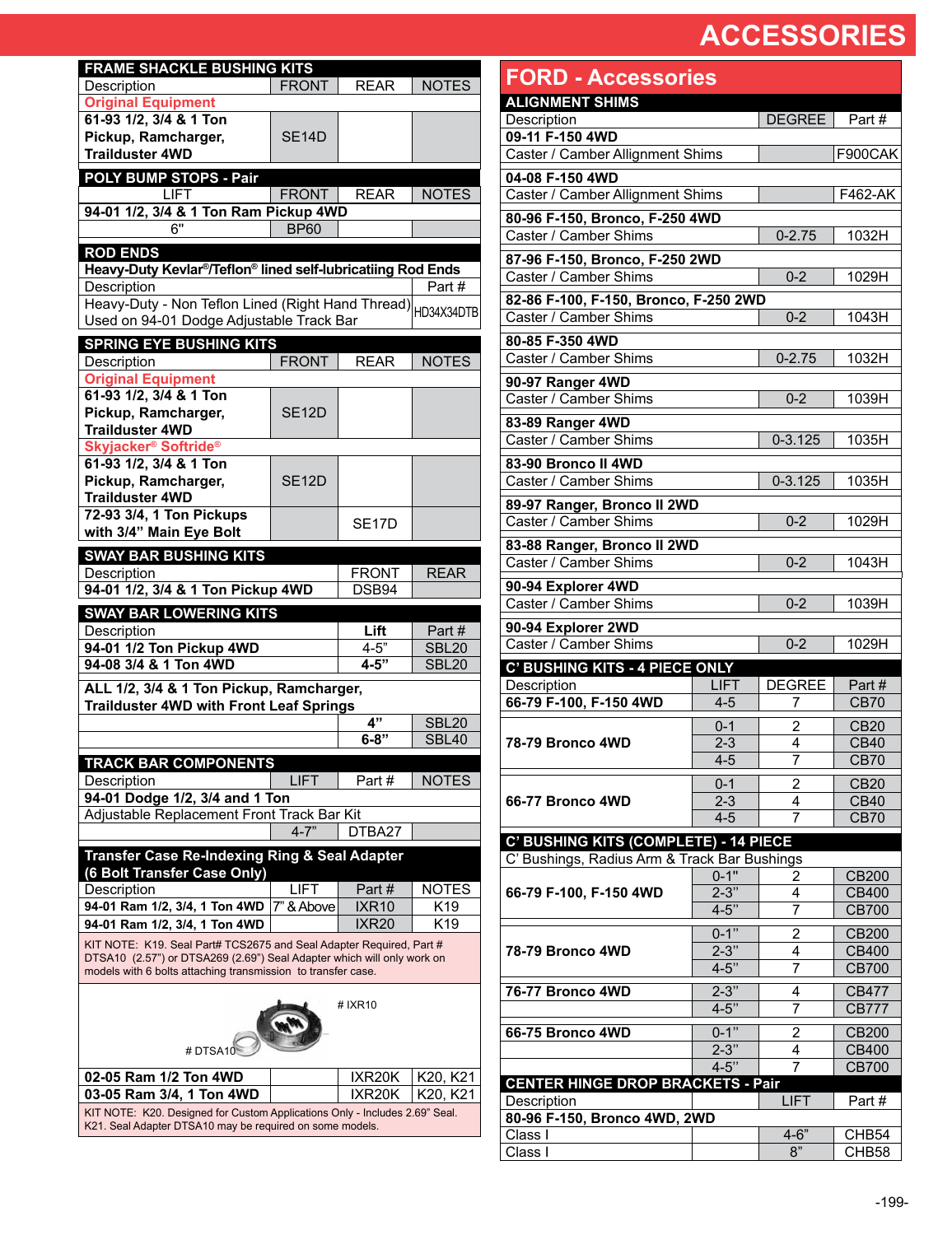| 80-98 F-250 IFS 4WD                                                                                                                                                |                      |               |                                |
|--------------------------------------------------------------------------------------------------------------------------------------------------------------------|----------------------|---------------|--------------------------------|
| Class I                                                                                                                                                            |                      | $4 - 6"$      | CHB75                          |
|                                                                                                                                                                    |                      |               |                                |
| 80-85 F-350 IFS                                                                                                                                                    |                      |               |                                |
| Class I                                                                                                                                                            |                      | $4 - 6"$      | CHB75                          |
| 83-97 Ranger, Bronco II 4WD                                                                                                                                        |                      |               |                                |
| Heavy-Duty - Class I                                                                                                                                               |                      | $4 - 6"$      | CHB35                          |
| Heavy-Duty - Class II                                                                                                                                              |                      | $4 - 6"$      | CHB352                         |
|                                                                                                                                                                    |                      |               |                                |
| 83-97 Ranger, Bronco II 2WD<br>Class I                                                                                                                             |                      | $4 - 6"$      |                                |
| Class II                                                                                                                                                           |                      | $4 - 6"$      | <b>CHB324</b><br><b>CHB326</b> |
|                                                                                                                                                                    |                      |               |                                |
| 90-94 Explorer 4WD                                                                                                                                                 |                      |               |                                |
| Heavy-Duty - Class I                                                                                                                                               |                      | $4 - 6"$      | CHB35                          |
| Heavy-Duty - Class II                                                                                                                                              |                      | $4 - 6"$      | <b>CHB352</b>                  |
| <b>CENTER HINGE PIVOT BUSHINGS</b>                                                                                                                                 |                      |               |                                |
| Re-Uses Existing OEM Metal Outer Shells                                                                                                                            |                      |               | Part#                          |
| 80-96 F-150, Bronco 4WD, 2WD                                                                                                                                       |                      |               | CHB80                          |
|                                                                                                                                                                    |                      |               |                                |
| 80-85 F-350 IFS 4WD                                                                                                                                                |                      |               | CHB80                          |
| 80-98 F-250 IFS 4WD                                                                                                                                                |                      |               | CHB80                          |
| 83-97 Ranger 4WD                                                                                                                                                   |                      |               | CHB80                          |
|                                                                                                                                                                    |                      |               |                                |
| 83-90 Bronco II 4WD                                                                                                                                                |                      |               | CHB80                          |
| 90-94 Explorer 4WD                                                                                                                                                 |                      |               | CHB80                          |
| <b>COIL SPRING ISOLATORS</b>                                                                                                                                       |                      |               |                                |
| Description                                                                                                                                                        |                      | <b>SIZE</b>   |                                |
| 05-10 Ford F-250, F-350 4x4                                                                                                                                        |                      |               |                                |
| Coil Spring Isolator Pads - Pair                                                                                                                                   |                      | 1"            | F51                            |
| Coil Spring Isolator Pads - Pair                                                                                                                                   |                      | 2"            | F <sub>52</sub>                |
|                                                                                                                                                                    |                      |               |                                |
| DRAG LINK & TIE ROD ASSEMBLIES                                                                                                                                     |                      |               |                                |
| Description                                                                                                                                                        | <b>LIFT</b>          | Part#         | <b>NOTES</b>                   |
| 76-79 F-100, F-150 4WD                                                                                                                                             |                      |               |                                |
| Adjustable Drag Link                                                                                                                                               | $0 - 9"$<br>$0 - 9"$ | FDL70         | V <sub>1</sub>                 |
| Adjustable Tie Rod                                                                                                                                                 |                      | TRA70         |                                |
| KIT NOTES: V1. On 76-77 Models, Must Be Used in Conjunction with a Pitman Arm for<br>78-79 Ford Power Steering Boxes (Such as Skyjacker® Drop Pitman Arm # FA300). |                      |               |                                |
|                                                                                                                                                                    |                      |               |                                |
| 78-79 Bronco 4WD                                                                                                                                                   |                      |               |                                |
| Adjustable Drag Link                                                                                                                                               | $0 - 9"$             | FDL70         |                                |
| Adjustable Tie Rod                                                                                                                                                 | $0 - 9"$             | TRA70         |                                |
| 77.5-79 F-250, F-350 4WD                                                                                                                                           |                      |               |                                |
| Offset Adjustable Drag Link                                                                                                                                        |                      |               |                                |
|                                                                                                                                                                    | $3 - 4"$             | <b>SDL250</b> |                                |
| Offset Adjustable Drag Link + FA325 Drop Pitman Arm                                                                                                                |                      |               |                                |
|                                                                                                                                                                    |                      | SDL250+       |                                |
|                                                                                                                                                                    | $5 - 6"$             | FA325         |                                |
| Replacement End for SDL250                                                                                                                                         |                      |               |                                |
|                                                                                                                                                                    |                      | <b>TRE250</b> |                                |
| <b>DRIVE TRAIN</b>                                                                                                                                                 |                      |               |                                |
| Description                                                                                                                                                        | <b>LIFT</b>          | Part#         | <b>NOTES</b>                   |
| 05-10 F-250, F-350, Super Duty                                                                                                                                     |                      |               |                                |
| Carrier Bearing Lowering Kit - 2 Inch Drop                                                                                                                         |                      |               |                                |
|                                                                                                                                                                    |                      | <b>CBL206</b> |                                |
|                                                                                                                                                                    |                      |               |                                |
| 80-04 F-250, F-350, Super Duty                                                                                                                                     |                      |               |                                |
|                                                                                                                                                                    |                      |               |                                |
| Carrier Bearing Lowering Kit - 1 Inch Drop                                                                                                                         |                      |               |                                |
|                                                                                                                                                                    |                      | CBL3401       |                                |
| Carrier Bearing Lowering Kit - 2-2.25 Inch Drop                                                                                                                    |                      |               |                                |
|                                                                                                                                                                    |                      | <b>CBL214</b> |                                |
|                                                                                                                                                                    |                      |               |                                |
| <b>FRAME SHACKLE BUSHING KITS</b><br>Description                                                                                                                   |                      |               |                                |
|                                                                                                                                                                    | <b>FRONT</b>         | <b>REAR</b>   | <b>NOTES</b>                   |
| <b>Original Equipment</b><br>80-98 F-250, F-350 4WD                                                                                                                | SE85F                |               |                                |

| <b>RADIUS ARM DROP BRACKETS</b><br><b>Description</b>                                    |                       | <b>LIFT</b>     | Part#                                  |
|------------------------------------------------------------------------------------------|-----------------------|-----------------|----------------------------------------|
| <b>REPLACEMENT Drop Brackets</b><br>80-96 F-150 4WD, 2WD                                 |                       | $4 - 6"$        | RAB <sub>54</sub>                      |
| 80-96 F-150 4WD, 2WD                                                                     |                       | $\overline{8"}$ | RAB58                                  |
|                                                                                          |                       |                 |                                        |
| 80-96 Bronco 4WD, 2WD                                                                    |                       | $4 - 6"$        | RAB <sub>54</sub>                      |
| 80-96 Bronco 4WD, 2WD                                                                    |                       | $\overline{8"}$ | RAB58                                  |
| 83-97 Ranger 4WD, 2WD                                                                    |                       | $4 - 6"$        | RABE30                                 |
| 83-97 Ranger 4WD                                                                         |                       | 8"              | RAB38                                  |
| 83-90 Bronco II 4WD, 2WD                                                                 |                       | $4 - 6"$        | RABE30                                 |
| 91-94 Explorer 4WD, 2WD                                                                  |                       | $4 - 6"$        | RABE30                                 |
| <b>RELOCATING Drop Brackets</b>                                                          |                       |                 |                                        |
| 66-79 F-150 4WD                                                                          | $2.75"$ Drop          | $3.5 - 4"$      | RAB27                                  |
|                                                                                          | 4.75" Drop            | $5 - 6"$        | RAB47                                  |
| 78-79 Bronco 4WD                                                                         | $2.75"$ Drop          | $3.5 - 4$       | RAB27                                  |
|                                                                                          | $4.75"$ Drop          | $5 - 6"$        | RAB47                                  |
| 66-77 Bronco 4WD                                                                         | $\overline{4}$ " Drop | 5"              | RAB40                                  |
| <b>FRAME Support Bar</b>                                                                 |                       |                 |                                        |
| 80-96 F-150, Bronco 4WD                                                                  |                       | $4 - 8"$        | <b>FSB80</b>                           |
| <b>RADIUS/STRUT ARM BUSHINGS</b>                                                         |                       |                 |                                        |
| <b>Description</b>                                                                       |                       |                 | Part#                                  |
| 2 Degree Adjustable Caster                                                               |                       |                 |                                        |
| 80-83 F-150 2WD<br>80-96 Bronco 4WD                                                      |                       |                 | SAB <sub>20</sub><br>SAB <sub>20</sub> |
| 87-02 F-250, F-350 2WD                                                                   |                       |                 | SAB <sub>20</sub>                      |
| 83-88 Ranger 2WD                                                                         |                       |                 | SAB <sub>20</sub>                      |
| 86-88 Bronco II 2WD                                                                      |                       |                 | SAB20                                  |
| <b>OEM Replacement</b>                                                                   |                       |                 |                                        |
| 80-96 F-150 4WD, 2WD                                                                     |                       |                 | SAB85                                  |
| 66-79 F-100, F-150 4WD, 2WD<br>80-96 Bronco 4WD                                          |                       |                 | SAB75<br>SAB85                         |
| 66-79 Bronco 4WD                                                                         |                       |                 | SAB75                                  |
| 80-96 F-250 2WD                                                                          |                       |                 | SAB85                                  |
| 83-97 Ranger 4WD, 2WD                                                                    |                       |                 | SAB83                                  |
| 83-90 Bronco II 4WD, 2WD<br>91-94 Explorer 4WD, 2WD                                      |                       |                 | SAB83<br>SAB83                         |
| <b>REPLACEMENT TUBULAR RADIUS ARMS - Class II</b>                                        |                       |                 |                                        |
| Description                                                                              |                       | LIFT            | Part#                                  |
| 80-96 F-150, Bronco 4WD, 2WD - Stock + 15 Inches Includes                                |                       |                 |                                        |
| Poly Bushings                                                                            |                       |                 |                                        |
|                                                                                          |                       | $4 - 6"$        | RA150                                  |
| 83-97 Ranger, Bronco II, Explorer 4WD - Stock + 15 Inches                                |                       |                 |                                        |
| Includes Mounting Brackets & Bushings                                                    |                       |                 |                                        |
|                                                                                          |                       | $4 - 6"$        | RA135                                  |
| 83-97 Ranger, Bronco II 2WD - Stock + 15 Inches Includes<br>Mounting Brackets & Bushings |                       |                 |                                        |
|                                                                                          |                       | $4 - 6"$        | RA235                                  |
| <b>ROD ENDS</b>                                                                          |                       |                 |                                        |
| Heavy-Duty Kevlar <sup>®</sup> /Teflon <sup>®</sup> lined self-lubricatiing Rod Ends     |                       |                 |                                        |
| Description<br>Heavy-Duty - Non Teflon Lined (Right Hand Thread)                         |                       |                 | Part#                                  |
| Used on 05-08 F-250/350 Adjustable 4-Link(F58484LU)                                      |                       |                 | HDRB114X1R                             |
| SKID PLATES, OIL PANS & SHIFTER BRACKET                                                  |                       |                 |                                        |
| Description                                                                              | LIFT                  | Part#           | <b>NOTES</b>                           |
| 97-03 F-150 4x4 6" Skid Plate                                                            |                       |                 |                                        |
| <b>Front Skid Plate</b><br>KIT NOTE: Works With Skyjacker® 6" Lift ONLY.                 | 6"                    | F970FSP         |                                        |
|                                                                                          |                       |                 |                                        |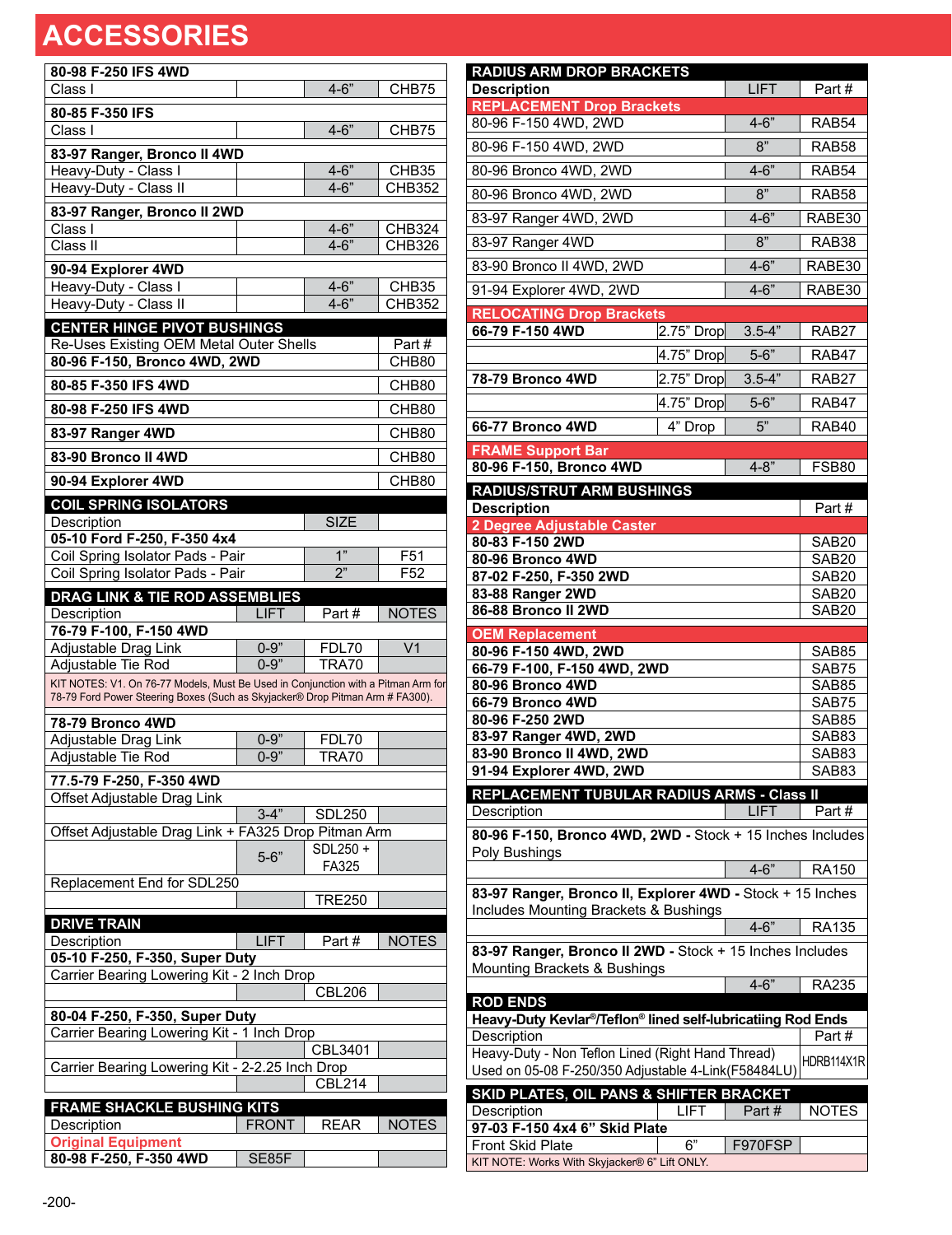$\Gamma$ 

| 05-07 F-250, F-350 4x4                                                               |                      |                                  |                                |
|--------------------------------------------------------------------------------------|----------------------|----------------------------------|--------------------------------|
| <b>Front Skid Plate</b>                                                              | $2.5 - 8.5$ "        | SP5250                           |                                |
| <b>SPRING EYE BUSHING KITS</b>                                                       |                      |                                  |                                |
| Description                                                                          | <b>FRONT</b>         | <b>REAR</b>                      | <b>NOTES</b>                   |
| Skyjacker <sup>®</sup> Softride <sup>®</sup>                                         |                      |                                  |                                |
| 99-03 F-250, F-350 4WD                                                               | SE90F                |                                  |                                |
| 80-98 F-250, F-350 4WD<br>67-79 F-250, F-350 4WD                                     | SE80F<br>SE70F       | SE84R                            |                                |
|                                                                                      |                      |                                  |                                |
| <b>SPRING SPACER PLATES</b><br>Description                                           |                      | <b>SIZE</b>                      | Part #                         |
| 80-96 F-150, Bronco 4WD, 2WD - No More Than 2 Per Coil                               |                      |                                  |                                |
| <b>Spring Can Be Used</b>                                                            |                      |                                  |                                |
| Coil Spring Spacer Plates - Each                                                     |                      | .375"                            | <b>HS25</b>                    |
| 83-97 Ranger 4WD, 2WD - No More Than 2 Per Coil Spring                               |                      |                                  |                                |
| <b>Can Be Used</b>                                                                   |                      |                                  |                                |
| Coil Spring Spacer Plates - Each                                                     |                      | .375"                            | <b>HS25</b>                    |
| 83-90 Bronco II 4WD - No More Than 2 Per Coil Spring Can                             |                      |                                  |                                |
| <b>Be Used</b><br>Coil Spring Spacer Plates - Each                                   |                      | .375"                            | <b>HS25</b>                    |
|                                                                                      |                      |                                  |                                |
| 90-94 Explorer, Madza Navajo 4WD, 2WD - No More Than 2                               |                      |                                  |                                |
| Per Coil Spring Can Be Used<br>Coil Spring Spacer Plates - Each                      |                      | .375"                            | <b>HS25</b>                    |
|                                                                                      |                      |                                  |                                |
| <b>SWAY BAR EXTENDED END LINKS</b><br><b>End Links Include Polyurethane Bushings</b> |                      |                                  |                                |
|                                                                                      |                      | <b>LOCATION</b>                  |                                |
| Description                                                                          | <b>LIFT</b>          | <b>FRONT</b>                     | <b>REAR</b>                    |
| 97-03 F-150 4WD                                                                      |                      |                                  |                                |
|                                                                                      | 6"                   | C966SBL                          |                                |
| 77-79 F-150 4WD                                                                      |                      |                                  |                                |
|                                                                                      | $3-4"$               | <b>SBE204</b>                    |                                |
|                                                                                      | $6 - 9"$             | <b>SBE205</b>                    |                                |
| 78-79 Bronco 4WD                                                                     |                      |                                  |                                |
|                                                                                      | $3 - 4"$             | <b>SBE204</b>                    |                                |
|                                                                                      | $6 - 9"$             | <b>SBE205</b>                    |                                |
| 00-04 Excursion 4WD                                                                  |                      |                                  |                                |
|                                                                                      | $4 - 8"$             | <b>SBE408</b>                    |                                |
| 05-07 F-250, F-350 Super Duty 4WD                                                    |                      |                                  |                                |
|                                                                                      | $3 - 4"$             | SBE5054                          | <b>SBE404</b>                  |
|                                                                                      | $5 - 8"$<br>$7 - 8"$ | <b>SBE5056</b><br><b>SBE5058</b> | <b>SBE405</b><br><b>SBE406</b> |
|                                                                                      |                      |                                  |                                |
| 00-04 F-250, F-350 Super Duty 4WD                                                    | $3 - 4"$             | SBE407                           | <b>SBE404</b>                  |
|                                                                                      | $5 - 8"$             | <b>SBE408</b>                    | <b>SBE405</b>                  |
|                                                                                      | $7-8"$               | <b>SBE408</b>                    | <b>SBE406</b>                  |
| 03/99-99 F-250, F-350 Super Duty 4WD - Built After March '99                         |                      |                                  |                                |
|                                                                                      | $3-4"$               | <b>SBE402</b>                    | <b>SBE404</b>                  |
|                                                                                      | $5 - 6$              | <b>SBE403</b>                    | <b>SBE405</b>                  |
|                                                                                      | $7 - 8"$             | <b>SBE403</b>                    | <b>SBE406</b>                  |
| 99 F-250 Super Duty 4WD - Built Before March '99                                     |                      |                                  |                                |
|                                                                                      | $3-4"$               | <b>SBE402</b>                    |                                |
|                                                                                      | $5 - 6"$             | <b>SBE403</b>                    |                                |
|                                                                                      | $7 - 8"$             | <b>SBE403</b>                    |                                |
| 80-98 F-250 IFS 4WD                                                                  |                      |                                  |                                |
|                                                                                      | $3-4"$               | <b>SBE302</b>                    |                                |
|                                                                                      | $5-6"$<br>$2 - 3"$   | <b>SBE303</b>                    | <b>SBE304</b>                  |
|                                                                                      | $3.5 - 5"$           |                                  | <b>SBE305</b>                  |
| 86-98 F-350 4WD                                                                      |                      |                                  |                                |
|                                                                                      | $3 - 4"$             | <b>SBE304</b>                    |                                |
|                                                                                      |                      |                                  |                                |

|                                                                                                                                       | $5 - 6"$    | <b>SBE305</b>     |                        |
|---------------------------------------------------------------------------------------------------------------------------------------|-------------|-------------------|------------------------|
| 80-85 F-350 IFS 4WD                                                                                                                   |             |                   |                        |
|                                                                                                                                       | $3-4"$      | <b>SBE302</b>     |                        |
|                                                                                                                                       | $5 - 6"$    | <b>SBE303</b>     |                        |
| 80-97 F-350 4WD                                                                                                                       |             |                   |                        |
|                                                                                                                                       | $2 - 3"$    |                   | <b>SBE304</b>          |
|                                                                                                                                       | $3.5 - 5"$  |                   | <b>SBE305</b>          |
| 87-97 Ranger, Bronco II 4WD                                                                                                           |             |                   |                        |
|                                                                                                                                       | $3 - 4"$    | <b>SBE638</b>     |                        |
|                                                                                                                                       | $5 - 6"$    | <b>SBE734</b>     |                        |
| 87-97 Ranger 2WD                                                                                                                      |             |                   |                        |
|                                                                                                                                       | $4 - 6"$    | <b>SBE638</b>     |                        |
| 90-94 Explorer 4WD, 2WD                                                                                                               |             |                   |                        |
|                                                                                                                                       | $3 - 4"$    | <b>SBE734</b>     |                        |
| <b>Sway Bars - Heavy-Duty Replacement</b>                                                                                             |             |                   |                        |
| Description<br>05-07 F-250, F-350 4WD                                                                                                 |             | Location<br>Front | Part#<br><b>FSB550</b> |
|                                                                                                                                       |             |                   |                        |
| <b>SWAY BAR LOWERING KITS</b><br>Description                                                                                          |             | Lift              | Part#                  |
|                                                                                                                                       |             |                   |                        |
| 80-96 F-100, F-150 4WD, 2WD                                                                                                           |             | $4 - 6$           | <b>SBL20</b>           |
| 80-96 Bronco 4WD, 2WD                                                                                                                 |             | $4 - 6"$          | <b>SBL20</b>           |
| 77.5-98 F-250, F-350 4WD                                                                                                              |             | $4 - 6"$          | <b>SBL20</b>           |
| 80-85 F-250, F-350 4WD                                                                                                                |             | $4 - 6"$          | <b>SBL20</b>           |
| 83-97 Ranger 4WD, 2WD                                                                                                                 |             | $4 - 6"$          | <b>SBL20</b>           |
| 83-90 Bronco II 4WD, 2WD                                                                                                              |             | $4 - 6"$          | <b>SBL20</b>           |
|                                                                                                                                       |             |                   |                        |
|                                                                                                                                       |             |                   |                        |
| 90-94 Explorer 4WD, 2WD                                                                                                               |             | $4 - 6"$          | <b>SBL20</b>           |
| <b>SWAY BAR BUSHING KITS</b>                                                                                                          |             |                   | Part#                  |
| <b>Description</b><br>66-79 F-100, F-150 4WD                                                                                          |             |                   | TAB75                  |
| 66-75 Bronco 4WD                                                                                                                      |             |                   | TAB75                  |
| 78-79 Bronco 4WD                                                                                                                      |             |                   | TAB75                  |
| 76-77 Bronco 4WD                                                                                                                      |             |                   | TAB75                  |
| <b>TRACK BAR COMPONENTS</b>                                                                                                           |             |                   |                        |
| Description                                                                                                                           | <b>LIFT</b> | Part#             | <b>NOTES</b>           |
| 08-10 F-250, F-350, Super Duty 4WD<br><b>Front Track Bar Bracket</b>                                                                  |             |                   |                        |
|                                                                                                                                       | $2 - 2.5"$  | TB820             |                        |
| 05-07 F-250, F-350, Super Duty 4WD                                                                                                    |             |                   |                        |
| Front Track Bar Bracket                                                                                                               |             |                   |                        |
|                                                                                                                                       | 2"          | TB520             |                        |
| 03/99-04 Excursion, F-250, F-350, Super Duty 4WD                                                                                      |             |                   |                        |
| Adjustable Replacement Front Track Bar                                                                                                |             |                   |                        |
|                                                                                                                                       | $2 - 8"$    | FTBA99            | V9                     |
| KIT NOTE: V9. Requires Use of Aftermarket Differential Track Bar Bracket.<br>03/99-04 Excursion, F-250, F-350, Super Duty 4WD - Built |             |                   |                        |
| <b>After March '99</b>                                                                                                                |             |                   |                        |
| Front Track Bar Bracket - Lower (at Differential)                                                                                     |             |                   |                        |
|                                                                                                                                       | 2"          | TB9203            |                        |
| Front Track Bar Bracket - Upper (at Frame)                                                                                            |             |                   |                        |
|                                                                                                                                       | $4 - 8"$    | TB9483            |                        |
| 99 F-250, F-350, Super Duty 4WD - Built Before March '99                                                                              |             |                   |                        |
| Front Track Bar Bracket - Lower (at Differential)                                                                                     | 2"          | TB920             |                        |
| Front Track Bar Bracket - Upper (at Frame)                                                                                            |             |                   |                        |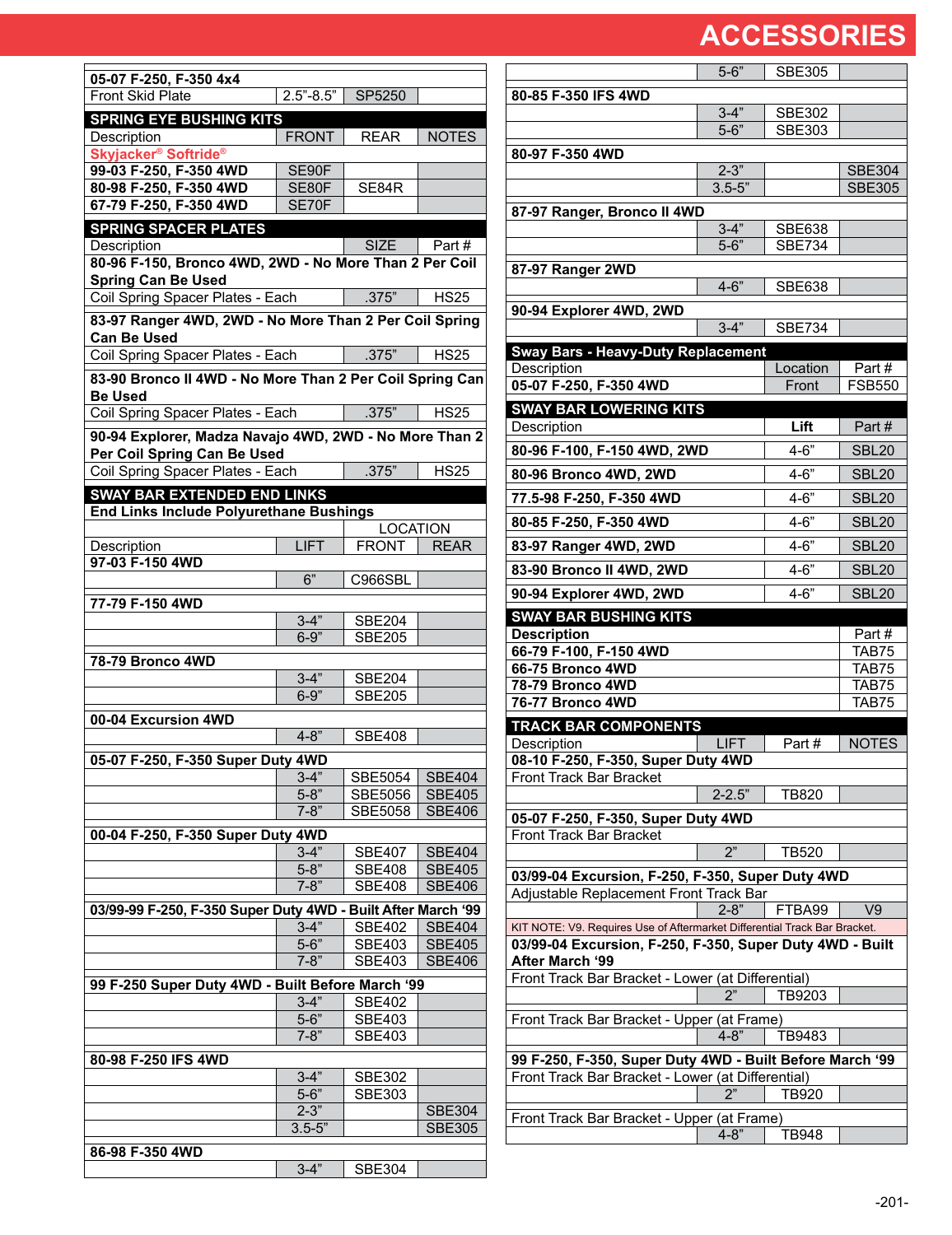| 86-97 F-350 4WD<br>Front OEM Track Bar Drop Bracket                                               |              |                 |                |
|---------------------------------------------------------------------------------------------------|--------------|-----------------|----------------|
|                                                                                                   | $4 - 6"$     | <b>TB35</b>     |                |
|                                                                                                   |              |                 |                |
| <b>HONDA - Accessories</b>                                                                        |              |                 |                |
| <b>SWAY BAR EXTENDED END LINKS</b>                                                                |              |                 |                |
| <b>End Links Include Polyurethane Bushings</b>                                                    |              |                 |                |
|                                                                                                   |              | <b>LOCATION</b> |                |
| Description                                                                                       | LIFT         | <b>FRONT</b>    | <b>REAR</b>    |
| 06-11 Honda Ridgeline 4WD                                                                         |              |                 |                |
|                                                                                                   | 2"           | HR20SBL         |                |
| <b>INTERNATIONAL - Accessories</b>                                                                |              |                 |                |
|                                                                                                   |              |                 |                |
| <b>FRAME SHACKLE BUSHING KITS</b>                                                                 |              |                 |                |
| 72-81 SCOUT II, Terra,                                                                            | <b>SE40S</b> |                 | Z <sub>2</sub> |
| <b>Traveler 4WD</b><br>KIT NOTES: Z2. Shackle Kit Includes Enough Bushings for BOTH Front & Rear. |              |                 |                |
|                                                                                                   |              |                 |                |
| <b>SPRING EYE BUSHING KITS</b>                                                                    |              |                 |                |
| Description<br>Skyjacker <sup>®</sup> Softride <sup>®</sup>                                       | <b>FRONT</b> | <b>REAR</b>     | <b>NOTES</b>   |
| 72-81 SCOUT II, Terra,                                                                            |              |                 |                |
| <b>Traveler 4WD</b>                                                                               | <b>SE40S</b> | SE40S           |                |
|                                                                                                   |              |                 |                |
| <b>JEEP - Accessories</b>                                                                         |              |                 |                |
| <b>UNIVERSAL BODY LIFT BLOCKS</b>                                                                 |              |                 |                |
| Description                                                                                       |              | <b>SIZE</b>     |                |
| 2" Universal Body Lift Block                                                                      |              | 2"              | <b>BPS227B</b> |
| 3" Universal Body Lift Block                                                                      |              | 3"              | <b>BPS237B</b> |
| <b>COIL SPRING ISOLATORS</b>                                                                      |              |                 |                |
| Description                                                                                       |              | <b>SIZE</b>     |                |
| 07-10 JK 2& 4-Door 2WD / 4WD                                                                      |              |                 |                |
| Front Coil Spring Isolator Pads - Pair                                                            |              | .75"            | JKFPS75        |
| Front Coil Spring Isolator Pads - Pair                                                            |              | 2"              | JK20PSF        |
| Rear Coil Spring Isolator Pads - Pair                                                             |              | 2"              | <b>JK20PSR</b> |
| 97-06 Wrangler TJ 4WD - Front or Rear                                                             |              |                 |                |
| Coil Spring Isolator Pads - Pair                                                                  |              | .75"            | <b>SIP275</b>  |
| Coil Spring Poly Spacer - Pair                                                                    |              | 2"              | <b>JPS20</b>   |
| All Years Cherokee XJ, Grand Cherokee ZJ & Comanche                                               |              |                 |                |
| MJ 4WD - Front Only                                                                               |              |                 |                |
| Coil Spring Isolator Pads - Pair                                                                  |              | .75"            | <b>SIP275</b>  |
| Coil Spring Poly Spacer - Pair                                                                    |              | 2"              | <b>JPS20</b>   |
| <b>CAM BOLT KITS</b>                                                                              |              |                 |                |
| Description                                                                                       |              | <b>SIZE</b>     |                |
| Pair (Order 1 Per Vehicle)                                                                        |              |                 |                |
| 97-06 Wrangler TJ<br>Rear Pinion Cam Bolt Kit                                                     |              | $0 - 4$         | <b>CAM500</b>  |
|                                                                                                   |              |                 |                |
| 93-98 Grand Cherokee ZJ 4WD, 2WD                                                                  |              |                 |                |
| Rear Pinion Cam Bolt Kit                                                                          |              | $0 - 4$         | <b>CAM500</b>  |
| 07-11 Wrangler JK 2 & 4 Door<br>Front & Rear Upper Cam Bolt Kit                                   |              | $0 - 2$         | <b>CAM700</b>  |
|                                                                                                   |              |                 |                |
| DRAG LINK & TIE ROD ASSEMBLIES                                                                    |              |                 |                |
| Description<br>97-06 Wrangler TJ 4WD                                                              | <b>LIFT</b>  | Part#           | <b>NOTES</b>   |
| Replacement Heavy-Duty Tie Rod                                                                    |              |                 |                |
| 1.250" HD DOM Swedged Tubular                                                                     |              |                 |                |
|                                                                                                   | ALL          | <b>TR300</b>    |                |
| 91-95 Wrangler YJ 4WD                                                                             |              |                 |                |
| Replacement Heavy-Duty Drag Link                                                                  |              |                 |                |
| 1.250" HD DOM Swedged Tubular                                                                     |              |                 |                |
|                                                                                                   | <b>ALL</b>   | <b>DL200</b>    |                |

| 82-86 CJ7 4WD                                                                   |             |                    |                 |
|---------------------------------------------------------------------------------|-------------|--------------------|-----------------|
| Replacement Heavy-Duty Tie Rod                                                  |             |                    |                 |
| 1.250" HD DOM Swedged Tubular                                                   |             |                    |                 |
|                                                                                 | <b>ALL</b>  | TR150              |                 |
| 82-83 CJ5 4WD                                                                   |             |                    |                 |
| Replacement Heavy-Duty Tie Rod                                                  |             |                    |                 |
| 1.250" HD DOM Swedged Tubular                                                   |             |                    |                 |
|                                                                                 | ALL         | TR150              |                 |
|                                                                                 |             |                    |                 |
| 72-81 CJ7, CJ5 4WD                                                              |             |                    |                 |
| Replacement Heavy-Duty Tie Rod                                                  |             |                    |                 |
| 1.250" HD DOM Swedged Tubular                                                   |             |                    |                 |
|                                                                                 | <b>ALL</b>  | TR100              |                 |
| 91-01 Cherokee XJ 4WD, 2WD                                                      |             |                    |                 |
| Replacement Heavy-Duty Tie Rod                                                  |             |                    |                 |
| 1.250" HD DOM Swedged Tubular                                                   |             |                    |                 |
|                                                                                 | ALL         | TR300              |                 |
| 93-98 Grand Cherokee ZJ 4WD, 2WD                                                |             |                    |                 |
| Replacement Heavy-Duty Tie Rod                                                  |             |                    |                 |
|                                                                                 |             |                    |                 |
| 1.250" HD DOM Swedged Tubular                                                   | ALL         | TR300              |                 |
|                                                                                 |             |                    |                 |
| 91-92 Comanche MJ 4WD, 2WD                                                      |             |                    |                 |
| Replacement Heavy-Duty Tie Rod                                                  |             |                    |                 |
| 1.250" HD DOM Swedged Tubular                                                   | AI I        |                    |                 |
|                                                                                 |             | TR300              |                 |
| <b>DRIVE TRAIN</b>                                                              |             |                    |                 |
| Description                                                                     | <b>LIFT</b> | Part#              | <b>NOTES</b>    |
| 03-06 Wrangler TJ 4WD - Automatic & 6 Cylinder Engine                           |             |                    |                 |
| with Dana 35 Rear Differential & OEM Skid Plate                                 |             |                    |                 |
| Rear Drive Shaft                                                                |             |                    |                 |
|                                                                                 | $6 - 8"$    | TJRS               | E6              |
| KIT NOTES: E6. Slip Yoke Eliminator kit is required. Use Part # RR231 Available |             |                    |                 |
| Direct from Skyjacker®.                                                         |             |                    |                 |
| 97-03 Wrangler TJ 4WD - 5 Speed & 6 Cylinder Engine with                        |             |                    |                 |
| Dana 35 Rear Differential & OEM Skid Plate                                      |             |                    |                 |
| Rear Drive Shaft                                                                |             |                    |                 |
|                                                                                 | $6 - 8"$    | TJRS               | E6              |
| KIT NOTES: E6. Slip Yoke Eliminator kit is required. Use Part # RR231 Available |             |                    |                 |
| Direct from Skyjacker®.                                                         |             |                    |                 |
|                                                                                 |             |                    |                 |
| 03-06 Wrangler TJ Rubicon 4WD                                                   |             |                    |                 |
| Rear C.V. Yoke                                                                  |             |                    |                 |
|                                                                                 | $6 - 10"$   | CVR680             |                 |
| 94-96 YJ 4WD with 1330 Series 5-Speed Manual                                    |             |                    |                 |
| <b>Transmission &amp; 6 Cylinder Engine Only</b>                                |             |                    |                 |
| <b>Rear Drive Shaft</b>                                                         |             |                    |                 |
|                                                                                 | 6"          | YJRSL              | E6              |
| KIT NOTES: E6. Slip Yoke Eliminator kit is required. Use Part # RR31 Available  |             |                    |                 |
| Direct from Skyjacker®.                                                         |             |                    |                 |
| 87-93 YJ 4WD - 1310 Series 5-Speed Manual Transmission                          |             |                    |                 |
| & 6 Cylinder Engine Only                                                        |             |                    |                 |
| <b>Rear Drive Shaft</b>                                                         |             |                    |                 |
|                                                                                 |             |                    |                 |
| KIT NOTES: E6. Slip Yoke Eliminator kit is required. Use Part # RR231 Available |             | YJRSE              | E6              |
|                                                                                 | 6"          |                    |                 |
| Direct from Skyjacker®.                                                         |             |                    |                 |
|                                                                                 |             |                    |                 |
| 80-86 CJ 4WD - Dana 300 Transfer Case w/ 26 Fine Spline                         |             |                    |                 |
| Front or Rear CV Yoke                                                           |             |                    |                 |
|                                                                                 | ALL         | $\overline{C}V300$ | E <sub>13</sub> |
| KIT NOTES: E13. Replacement C.V. Driveshaft is REQUIRED. Available Direct       |             |                    |                 |
| from Skyjacker®.                                                                |             |                    |                 |
| 97-06 Wrangler / Unlimited                                                      |             |                    |                 |
| Rock Ready Slip Yoke Eliminator Kit                                             |             |                    |                 |
| KIT NOTES: E13. Replacement C.V. Driveshaft is REQUIRED. Available Direct       | ALL         | RR231              | E <sub>13</sub> |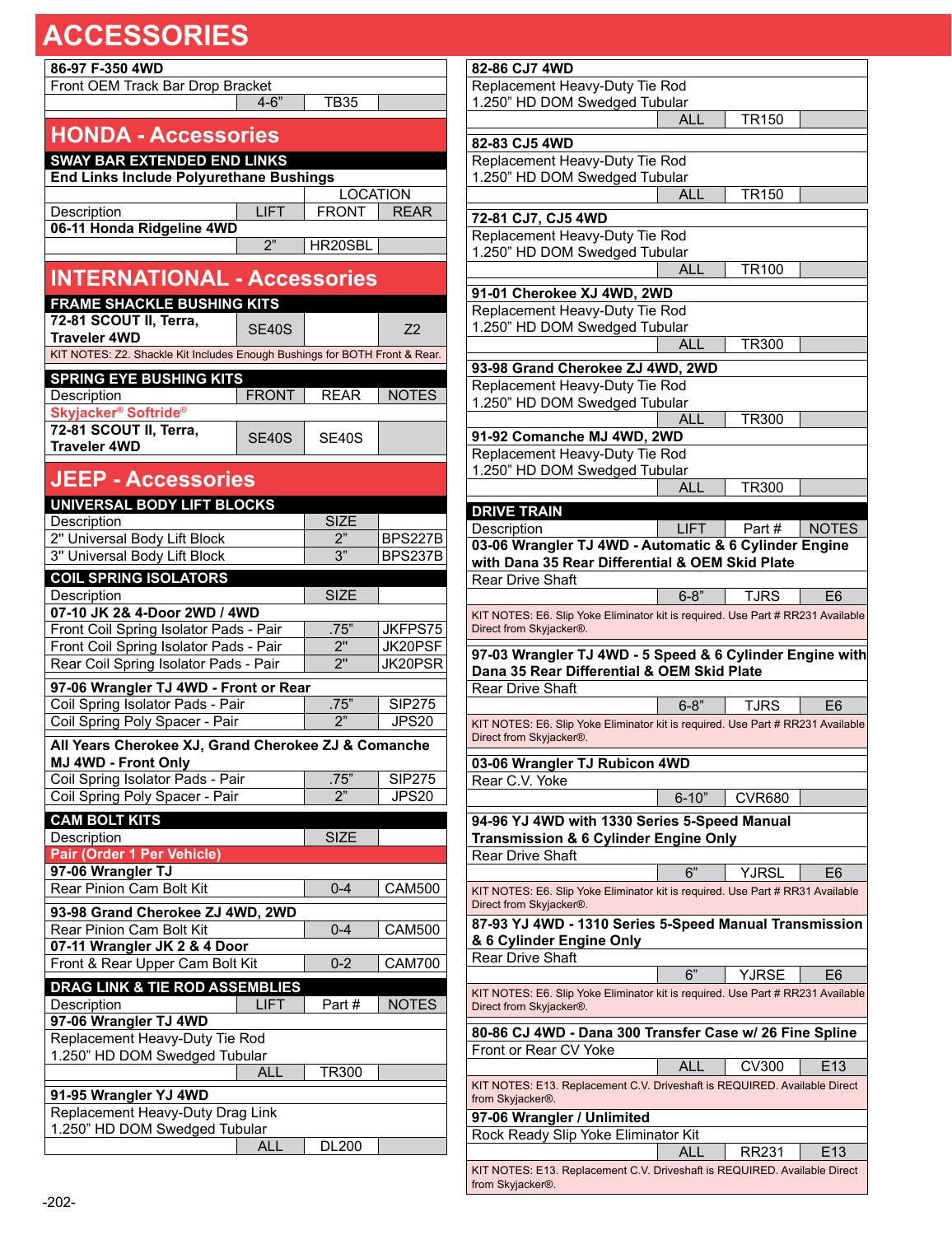| <b>FRAME SHACKLE BUSHING KITS</b>                                          |                             |                                  |                 |
|----------------------------------------------------------------------------|-----------------------------|----------------------------------|-----------------|
| Description                                                                | <b>FRONT</b>                | <b>REAR</b>                      | <b>NOTES</b>    |
| <b>Original Equipment</b>                                                  |                             |                                  |                 |
| 87-96 Wrangler YJ 4WD                                                      | SE3YJ                       |                                  | Z2              |
| 76-86 CJ5, CJ7 &                                                           | SF <sub>4</sub> CJ          |                                  | Z <sub>2</sub>  |
| <b>Scrambler 4WD</b>                                                       |                             |                                  |                 |
| 55-75 CJ5, CJ6 4WD                                                         | SE3CJ                       |                                  | Z <sub>2</sub>  |
| KIT NOTES: Z2. Shackle Kit Includes Enough Bushings for BOTH Front & Rear. |                             |                                  |                 |
| <b>LINKS / CONTROL ARMS</b>                                                |                             |                                  |                 |
| <b>Description</b>                                                         |                             | <b>LIFT</b>                      | Part#           |
| 07-11 JK 2 & 4-Door 4WD                                                    |                             | $2 - 5"$                         | JKLL24F         |
| (Standard Front Lower Links)<br>07-11 JK 2 & 4-Door 4WD                    |                             |                                  | JKLL24F-        |
| (Single Flex Front Lower Links)                                            |                             | $2 - 5"$                         | SX              |
| 07-11 JK 2 & 4-Door 4WD                                                    |                             |                                  | JKULF26-        |
| (Single Flex Front Upper Links)                                            |                             | $2 - 7"$                         | SX              |
| 07-11 JK 2 & 4-Door 4WD                                                    |                             |                                  |                 |
| (Standard Rear Lower Links)                                                |                             | $2 - 5"$                         | JKLL24R         |
| 07-11 JK 2 & 4-Door 4WD                                                    |                             | $2 - 5"$                         | JKLL24R-        |
| (Single Flex Rear Lower Links)                                             |                             |                                  | SX              |
| 07-11 JK 2 & 4-Door 4WD                                                    |                             | $2 - 7"$                         | JKULR26-        |
| (Single Flex Rear Upper Links                                              |                             |                                  | SX              |
| 97-06 Jeep TJ (Standard Links)                                             |                             | 0"                               | JLL01           |
| 97-06 Jeep TJ (Standard Links)                                             |                             | $2 - 4"$                         | JLL01           |
| 97-06 Jeep TJ (Single & Value Flex Links)                                  |                             | 0"<br>0"                         | JLL24-SX        |
| 97-06 Jeep TJ (Double Flex Links)                                          |                             |                                  | TJLL24-DX       |
| POLY BUMP STOPS - Pair                                                     |                             |                                  |                 |
| LIFT                                                                       | <b>FRONT</b>                | <b>REAR</b>                      | <b>NOTES</b>    |
| 97-06 Wrangler TJ<br>2.5"                                                  |                             |                                  |                 |
| 2"                                                                         | <b>BP50</b><br><b>BPS20</b> | <b>BP50</b><br>BPS <sub>20</sub> | Z4              |
| 3"                                                                         | <b>BPS30</b>                | <b>BPS30</b>                     | Ζ4              |
| KIT NOTES: Z4. Not a Poly Bump Stop. They are Bump Stop SPACERS.           |                             |                                  |                 |
|                                                                            |                             |                                  |                 |
| 76-86 CJ & Scrambler 4WD<br>3"                                             | <b>BP30</b>                 | <b>BP30</b>                      | Z <sub>3</sub>  |
| KIT NOTES: Z3. # BP30 is Not a Polyurethane Bump Stop. They are Bump Stop  |                             |                                  |                 |
| BRACKETS that Mount on the Axle.                                           |                             |                                  |                 |
| 76-86 CJ & Scrambler 4WD                                                   |                             |                                  |                 |
| 3"                                                                         | <b>BP30</b>                 | <b>BP30</b>                      | Z <sub>3</sub>  |
| KIT NOTES: Z3. # BP30 is Not a Polyurethane Bump Stop. They are Bump Stop  |                             |                                  |                 |
| BRACKETS that Mount on the Axle.                                           |                             |                                  |                 |
| <b>SHACKLES - GREASEABLE</b>                                               |                             |                                  |                 |
| Description                                                                |                             | <b>LIFT</b>                      | Part#           |
| 84-01 Jeep Cherokee XJ                                                     |                             |                                  |                 |
| Rear Shackles, Pair                                                        |                             | 1/2"                             | <b>SH130</b>    |
| 87-95 Jeep YJ                                                              |                             |                                  |                 |
| Front Shackles, Pair                                                       |                             | 1"                               | <b>SH2545F</b>  |
| 87-95 Jeep YJ                                                              |                             |                                  |                 |
| Rear Shackles, Pair                                                        |                             | 1"                               | <b>SH2545R</b>  |
| <b>SHOCK RELOCATION BRACKETS</b>                                           |                             |                                  |                 |
| Description                                                                |                             | <b>LIFT</b>                      | Part#           |
| 97-06 Jeep Wrangler Models                                                 |                             |                                  |                 |
| Rear Brackets (Rear Coil Vehicles)                                         |                             | ALL"                             | TJRSB10         |
| SKID PLATES, OIL PANS & SHIFTER BRACKET                                    |                             |                                  |                 |
| Description                                                                | <b>LIFT</b>                 | Part#                            | <b>NOTES</b>    |
| 04-06 Wrangler TJ Unlimited, Including Rubicon Package 4WD                 |                             |                                  |                 |
| <b>Skid Plate</b>                                                          | AII                         | <b>SP284</b>                     |                 |
| KIT NOTE: Will not work with manual transmission.                          |                             |                                  |                 |
| 97-06 Wrangler TJ 4WD                                                      |                             |                                  |                 |
| Steering Box Skid Plate                                                    | <b>ALL</b>                  | RRSP20                           |                 |
| High Clearance Transfer Case Skid Plate - Auto & Manual Transmission       |                             |                                  |                 |
| 97-02                                                                      | ALL                         | <b>SP28</b>                      | E <sub>12</sub> |
|                                                                            |                             |                                  |                 |

| KIT NOTE: E12. Manual Trans REQUIRES # SPS28M Transmission Mount.                                              |              |                                   |                 |  |
|----------------------------------------------------------------------------------------------------------------|--------------|-----------------------------------|-----------------|--|
| 03-06                                                                                                          | ALL          | SP283                             | E20             |  |
| KIT NOTE: E20. Will Work If Lower Control Arm Mount Is Not Removed. Will not<br>work with manual transmission. |              |                                   |                 |  |
| High Capacity Transmission Oil Pan - Auto Only                                                                 |              |                                   |                 |  |
| (Holds 2 Extra Quarts)                                                                                         | 87-02        | <b>OPA999</b>                     |                 |  |
| KIT NOTE: YJ Models Must Modify Factory Skid Plate To Allow for Installation.                                  |              |                                   |                 |  |
| Jeep Wrangler TJ Shifter Relocation Bracket 97-06 Models                                                       |              |                                   |                 |  |
|                                                                                                                | ALL          | JSRB231A                          | F <sub>11</sub> |  |
| KIT NOTE: E11. Manual AX15 Transmission REQUIRES Modification to Bracket<br>& Stock Linkage.                   |              |                                   |                 |  |
| <b>SPRING EYE BUSHING KITS</b>                                                                                 |              |                                   |                 |  |
| Description                                                                                                    | <b>FRONT</b> | <b>REAR</b>                       | <b>NOTES</b>    |  |
| <b>Original Equipment</b>                                                                                      |              |                                   |                 |  |
| 76-86 CJ5, CJ7 &                                                                                               | SE40J        | SE45J                             |                 |  |
| <b>Scrambler 4WD</b>                                                                                           |              |                                   |                 |  |
| 55-75 CJ5, CJ6 4WD                                                                                             | <b>SE34J</b> | SE34J                             |                 |  |
| Skyjacker <sup>®</sup> Softride <sup>®</sup>                                                                   |              |                                   |                 |  |
| 87-96 Wrangler YJ 4WD<br>76-86 CJ5, CJ7 &                                                                      | SE4YJ        | SE4YJ                             |                 |  |
| <b>Scrambler 4WD</b>                                                                                           | <b>SE40J</b> | SE45J                             |                 |  |
| 55-75 CJ5, CJ6 4WD                                                                                             | <b>SE34J</b> | SE34J                             |                 |  |
|                                                                                                                |              |                                   |                 |  |
| <b>SWAY BAR BUSHING KITS</b>                                                                                   |              |                                   |                 |  |
| Description<br>76-86 CJs & Scrambler                                                                           |              | <b>FRONT</b><br>JSB <sub>15</sub> | REAR            |  |
|                                                                                                                |              |                                   |                 |  |
| <b>SWAY BAR EXTENDED END LINKS</b>                                                                             |              |                                   |                 |  |
| <b>End Links Include Polyurethane Bushings</b>                                                                 |              |                                   |                 |  |
|                                                                                                                |              | <b>LOCATION</b>                   |                 |  |
| Description<br>07-11 JK 2-Door & 4-Door 4WD                                                                    | <b>LIFT</b>  | <b>FRONT</b>                      | <b>REAR</b>     |  |
|                                                                                                                | $2.5 - 5"$   | <b>SBE126</b>                     |                 |  |
|                                                                                                                | $2 - 3.5"$   |                                   | <b>SBE502</b>   |  |
|                                                                                                                | $4 - 5"$     |                                   | <b>SBE504</b>   |  |
| 97-06 Wrangler TJ 4WD                                                                                          |              |                                   |                 |  |
|                                                                                                                | $2.5 - 4"$   | <b>SBE120</b>                     |                 |  |
|                                                                                                                | $8 - 9"$     | <b>SBE228</b>                     |                 |  |
|                                                                                                                | 6"           | <b>SBE226</b>                     |                 |  |
|                                                                                                                | $2 - 4"$     |                                   | <b>SBE500</b>   |  |
|                                                                                                                | $6 - 9$      |                                   | <b>SBE606</b>   |  |
| 87-96 Wrangler YJ 4WD                                                                                          |              |                                   |                 |  |
|                                                                                                                | $2 - 2.5"$   | <b>SBE424</b>                     |                 |  |
|                                                                                                                | $3.5 - 6"$   | <b>SBE425</b>                     |                 |  |
| 76-86 CJs                                                                                                      |              |                                   |                 |  |
|                                                                                                                | $2 - 2.5"$   | <b>SBE524</b>                     |                 |  |
|                                                                                                                | $3.5 - 4"$   | <b>SBE525</b>                     |                 |  |
| 93-98 Grand Cherokee ZJ 4WD, 2WD                                                                               |              |                                   |                 |  |
|                                                                                                                | $3-4"$       | <b>SBE124</b>                     |                 |  |
| 84-01 Cherokee XJ 4WD, 2WD                                                                                     |              |                                   |                 |  |
|                                                                                                                | $3-4"$       | <b>SBE320</b>                     |                 |  |
|                                                                                                                | 6"           | <b>SBE326</b>                     |                 |  |
|                                                                                                                | 8"           | <b>SBE328</b>                     |                 |  |
| <b>Sway Bars - Heavy-Duty Replacement</b>                                                                      |              |                                   |                 |  |
| Description                                                                                                    |              | Location                          | Part #          |  |
| 1997-2006 (Adjustable)                                                                                         |              | Rear                              | <b>RSBA410</b>  |  |
|                                                                                                                |              | Front                             | JFSBA10         |  |
| 1997-2006 (Adjustable)                                                                                         |              |                                   |                 |  |
| <b>SWAY BAR LOWERING KITS</b>                                                                                  |              |                                   |                 |  |
| Description<br>76-86 CJs & Scrambler 4WD                                                                       |              | Lift<br>$3 - 4$ "                 | Part#           |  |
|                                                                                                                |              |                                   | <b>SBL20</b>    |  |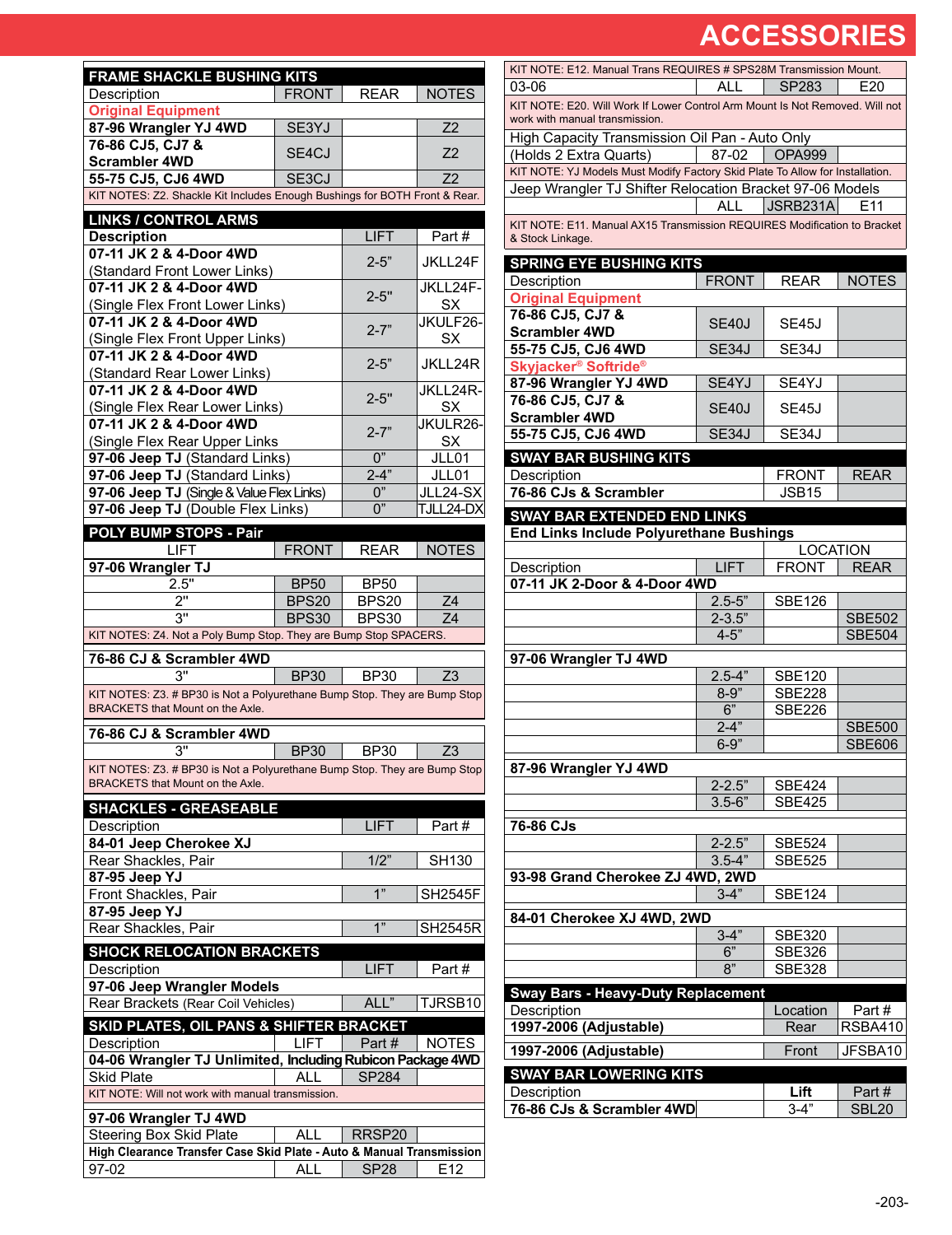| <b>TRACK BAR COMPONENTS</b>                                                                                                                       |                 |              |              |  |  |
|---------------------------------------------------------------------------------------------------------------------------------------------------|-----------------|--------------|--------------|--|--|
| Description                                                                                                                                       | <b>LIFT</b>     | Part#        | <b>NOTES</b> |  |  |
| 07-11 JK 2-Door & 4-Door 4WD                                                                                                                      |                 |              |              |  |  |
| Adjustable Front Track Bar Assembly                                                                                                               |                 |              |              |  |  |
|                                                                                                                                                   | $4 - 6"$        | FTBA45       |              |  |  |
| Adjustable Rear Track Bar Assembly                                                                                                                |                 |              |              |  |  |
|                                                                                                                                                   | $4 - 6"$        | RTBA45       |              |  |  |
| <b>Front Track Bar Bracket</b>                                                                                                                    | $2.5 - 5"$      |              |              |  |  |
| Front Track Bar Brace (Dana 30 & 44 Front Axle)                                                                                                   |                 | <b>JKFTB</b> |              |  |  |
|                                                                                                                                                   | $2.5 - 6"$      | JKBRC34      |              |  |  |
| Rear Track Bar Bracket                                                                                                                            |                 |              |              |  |  |
|                                                                                                                                                   | $3.5 - 5"$      | JK24RTB      |              |  |  |
| KIT NOTE: Must have Skyjacker® Relocation Bracket.                                                                                                |                 |              |              |  |  |
| Rear Track Bar Brace (Dana 44 Rear Axle)                                                                                                          |                 |              |              |  |  |
|                                                                                                                                                   | $2.5 - 6$       | JKBRC15      |              |  |  |
| KIT NOTE: Must have Skyjacker® Relocation Bracket.                                                                                                |                 |              |              |  |  |
| 97-06 Wrangler TJ FRONT                                                                                                                           |                 |              |              |  |  |
| Adjustable Front Track Bar Assembly                                                                                                               |                 |              |              |  |  |
|                                                                                                                                                   | 4"              | TBA10        |              |  |  |
|                                                                                                                                                   | 6"              | <b>TBA60</b> |              |  |  |
|                                                                                                                                                   | $8 - 9"$        | <b>TBA80</b> |              |  |  |
| 97-06 Wrangler TJ REAR                                                                                                                            |                 |              |              |  |  |
| Rear Track Bar Relocation Bracket                                                                                                                 |                 |              |              |  |  |
|                                                                                                                                                   | $2 - 4$         | <b>TJRTB</b> |              |  |  |
|                                                                                                                                                   |                 |              |              |  |  |
| Option for the 6" Skyjacker® Kit<br>For Use on Vehicles NOT Equipped with Skyjacker® Kit                                                          |                 |              |              |  |  |
|                                                                                                                                                   | $6 - 9"$        | RTBA168      |              |  |  |
|                                                                                                                                                   |                 |              |              |  |  |
| 87-96 Wrangler YJ                                                                                                                                 |                 |              |              |  |  |
| Front OEM Track Bar Relocation Bracket                                                                                                            |                 |              |              |  |  |
|                                                                                                                                                   | $2 - 5"$        | JB40F        |              |  |  |
| Rear OEM Track Bar Relocation Bracket                                                                                                             | $2 - 5"$        | <b>JB40</b>  |              |  |  |
| <b>Front Extended Track Bar</b>                                                                                                                   |                 |              |              |  |  |
|                                                                                                                                                   | $\overline{6"}$ | <b>TBA70</b> |              |  |  |
|                                                                                                                                                   |                 |              |              |  |  |
| 84-01 Cherokee XJ 4WD, 2WD<br>Adjustable Front Track Bar Assembly                                                                                 |                 |              |              |  |  |
|                                                                                                                                                   | $2 - 5"$        | <b>TBA10</b> |              |  |  |
|                                                                                                                                                   | 6"              | <b>TBA60</b> |              |  |  |
|                                                                                                                                                   | 8"              | TBA80        |              |  |  |
| Front OEM Track Bar Relocation Bracket                                                                                                            |                 |              |              |  |  |
|                                                                                                                                                   | $2 - 4"$        | JTBF         |              |  |  |
| 93-98 Grand Cherokee ZJ 4WD, 2WD                                                                                                                  |                 |              |              |  |  |
| Adjustable Front Track Bar Assembly                                                                                                               |                 |              |              |  |  |
|                                                                                                                                                   | 3-4"            | TBA10        |              |  |  |
| Front OEM Track Bar Relocation Bracket                                                                                                            |                 |              |              |  |  |
|                                                                                                                                                   | $3 - 4"$        | <b>JTBF</b>  |              |  |  |
| <b>5TH LINK TRACTION BAR</b>                                                                                                                      |                 |              |              |  |  |
| <b>NOTES</b><br>Part#                                                                                                                             |                 |              |              |  |  |
| 87-96 Wrangler YJ 4WD                                                                                                                             |                 |              |              |  |  |
| 5th Link Traction Bar Assembly                                                                                                                    |                 |              |              |  |  |
| YJ5LK<br>E6                                                                                                                                       |                 |              |              |  |  |
| KIT NOTES: E6. # YJ5LK - 5th Link Traction Bar is Highly Recommended for<br>Skyjacker®'s 6" YJ Monolinear Kit & for Any Spring Over Applications. |                 |              |              |  |  |
|                                                                                                                                                   |                 |              |              |  |  |
| 5th Link Traction Bar Only - Univeral                                                                                                             |                 |              |              |  |  |
| TB500K                                                                                                                                            |                 |              |              |  |  |

| <b>TRANSFER CASE LOWERING KITS</b>                                           |                      |                                    |
|------------------------------------------------------------------------------|----------------------|------------------------------------|
| Description                                                                  | <b>LIFT</b>          | Part#                              |
| 03-06 Wrangler TJ + Rubicon 4WD                                              | $2 - 2.5"$           | <b>TCL103</b>                      |
|                                                                              | $3.5 - 4"$           | <b>TCL153</b>                      |
| 97-02 Wrangler TJ 4WD                                                        | $2 - 2.5"$           | <b>TCL101</b>                      |
|                                                                              | $3.5 - 4"$           | <b>TCL151</b>                      |
| 87-96 Wrangler YJ 4WD                                                        | $2 - 4$              | TCL25                              |
| 76-86 CJ5, CJ7 & CJ8 4WD                                                     | $2 - 4"$             | TCL35                              |
| 55-75 CJ5, CJ6 4WD                                                           | $2 - 4"$             | TCL45                              |
| 94-01 Cherokee XJ 4WD, 2WD                                                   | 3"                   | TCL31                              |
| 84-93 Cherokee XJ 4WD, 2WD                                                   | 3"                   | TCL30                              |
|                                                                              |                      |                                    |
| <b>MAZDA - Accessories</b>                                                   |                      |                                    |
| <b>ALIGNMENT SHIMS</b>                                                       |                      | Part #                             |
| Description<br>90-94 Mazda Navajo & 94-97 BSeries 4WD                        | DEGREE               |                                    |
| Caster / Camber Shims                                                        | $0 - 2$              | 1039H                              |
| 90-94 Mazda Navajo & 94-97 BSeries 2WD                                       |                      |                                    |
| Caster / Camber Shims                                                        | $0 - 2$              | 1029H                              |
| <b>CENTER HINGE DROP BRACKETS - Pair</b>                                     |                      |                                    |
| Description                                                                  | LIFT                 | Part#                              |
| 90-94 Mazda Navajo & 94-97 BSeries 4WD                                       |                      |                                    |
| Heavy-Duty - Class I<br>Heavy-Duty - Class II                                | $4 - 6"$<br>$4 - 6"$ | CHB <sub>35</sub><br><b>CHB352</b> |
| <b>CENTER HINGE PIVOT BUSHINGS</b>                                           |                      |                                    |
| Re-Uses Existing OEM Metal Outer Shells                                      |                      | Part#                              |
| 94-96 B Series Pickup 4WD                                                    |                      | CHB80                              |
| 90-94 Mazda Navajo 4WD                                                       |                      | CHB80                              |
|                                                                              |                      |                                    |
| <b>RADIUS/STRUT ARM BUSHINGS</b>                                             |                      |                                    |
| <b>Description</b>                                                           |                      | Part#                              |
| <b>OEM Replacement</b>                                                       |                      | SAB83                              |
| 94-97 B Series Pickup 4WD, 2WD<br>91-94 Navajo 4WD, 2WD                      |                      | SAB83                              |
| <b>SWAY BAR EXTENDED END LINKS</b>                                           |                      |                                    |
| <b>End Links Include Polyurethane Bushings</b>                               |                      |                                    |
|                                                                              |                      | LOCATION                           |
| LIFT<br>Description<br>90-94 Mazda Navajo 4WD, 2WD                           | <b>FRONT</b>         | <b>REAR</b>                        |
| $3 - 4$                                                                      | SBE734               |                                    |
| <b>SWAY BAR LOWERING KITS</b>                                                |                      |                                    |
| Description                                                                  | Lift                 | Part#                              |
| 94-97 B Series Pickup 4WD                                                    | $4 - 6"$             | <b>SBL20</b>                       |
| 91-94 Navajo 4WD, 2WD                                                        | $4 - 6$              | <b>SBL20</b>                       |
| <b>TOYOTA - Accessories</b>                                                  |                      |                                    |
| DRAG LINK & TIE ROD ASSEMBLIES                                               |                      |                                    |
| <b>LIFT</b><br>Description                                                   | Part#                | <b>NOTES</b>                       |
| 79-85 Pickup, 4Runner 4WD                                                    |                      |                                    |
| Offset Adjustable Drag Link<br>$5 - 7"$                                      | TDL5                 | V8                                 |
| KIT NOTES: V8. 7" Lifts REQUIRE the following: Modifying Factory Steering    |                      |                                    |
| Arm so that Ball is Pointing Out the Top of Arm (Rather than Pointing Down). |                      |                                    |
| <b>FRAME SHACKLE BUSHING KITS</b>                                            |                      |                                    |
| <b>FRONT</b><br>Description                                                  | <b>REAR</b>          | <b>NOTES</b>                       |
| <b>Original Equipment</b>                                                    |                      |                                    |
| 79-85 Pickup, 4Runner 4WD<br>SE31T<br><b>SPRING EYE BUSHING KITS</b>         |                      |                                    |

**Skyjacker® Softride®**

**79-85 Pickup, 4Runner 4WD** SE30T